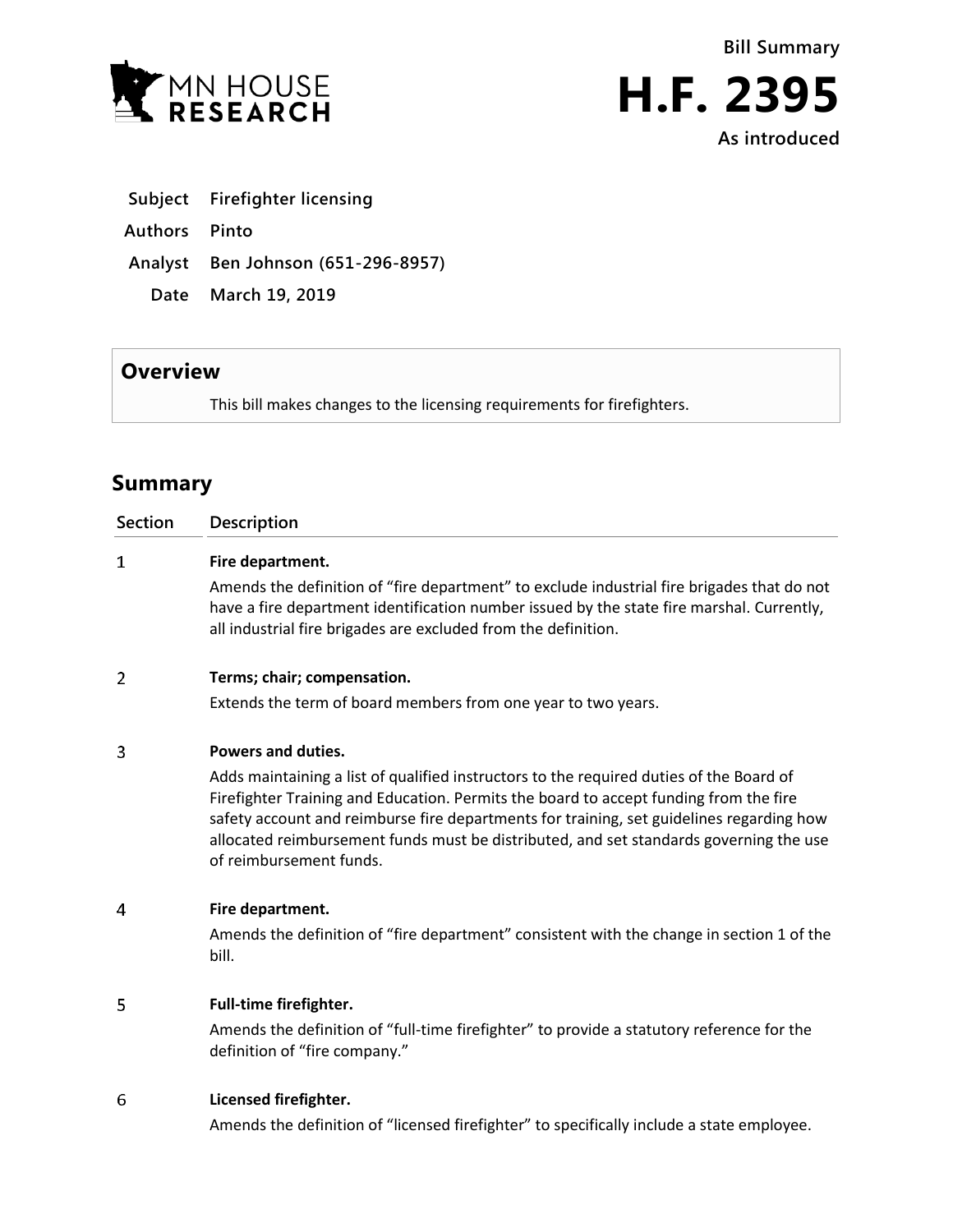### **Section Description**

#### $\overline{7}$ **Firefighter examination.**

Replaces the existing requirements for firefighter certification with the requirement that applicants demonstrate competency that meets the NFPA1001 standard or a national standard. Makes additional conforming changes.

#### 8 **Licensure requirement.**

Establishes two additional requirements for a firefighter to be eligible for permanent employment: (1) the firefighter must successfully complete a firefighter examination; and (2) the chief firefighting officer or a designee must provide employment verification.

#### 9 **Optional licensing.**

Provides that a volunteer firefighter may receive a license if that person is affiliated with a department under the same terms as a full-time firefighter.

#### 10 **Obtaining a fire license.**

Requires that a firefighter be affiliated with a fire department to obtain a license and states that the firefighter must also meet the requirements of section 299N.04, 299N.05, or 299N.06.

#### 11 **License renewal; expiration and reinstatement.**

Requires that a firefighter's license must be renewed if the application is completed and the firefighter or chief attest that the firefighter met the required hours of training; provide proof of training upon request; verify that the person is actively serving on a department; and attests that the person has not been convicted of a felony, arson-related charge, or another offense arising from the same set of circumstances. States that the renewal fee is \$75 and lasts for three years.

#### 12 **Fees; appropriation.**

Provides that fees collected under section 299N.05 must be credited to an account used to pay costs incurred under sections 299N.04, 299N.05, and 299N.06.

#### 13 **Eligibility for reciprocity and examination based on relevant military experience.**

Creates a new right to apply for licensure for an applicant who becomes an active member of a fire department, has the appropriate certified accreditation by the International Fire Service Accreditation Congress or Pro Board, and has met the requirements in section 299N.04, contained in section 7 of the bill. Makes conforming changes to the existing provision relating to military experience.